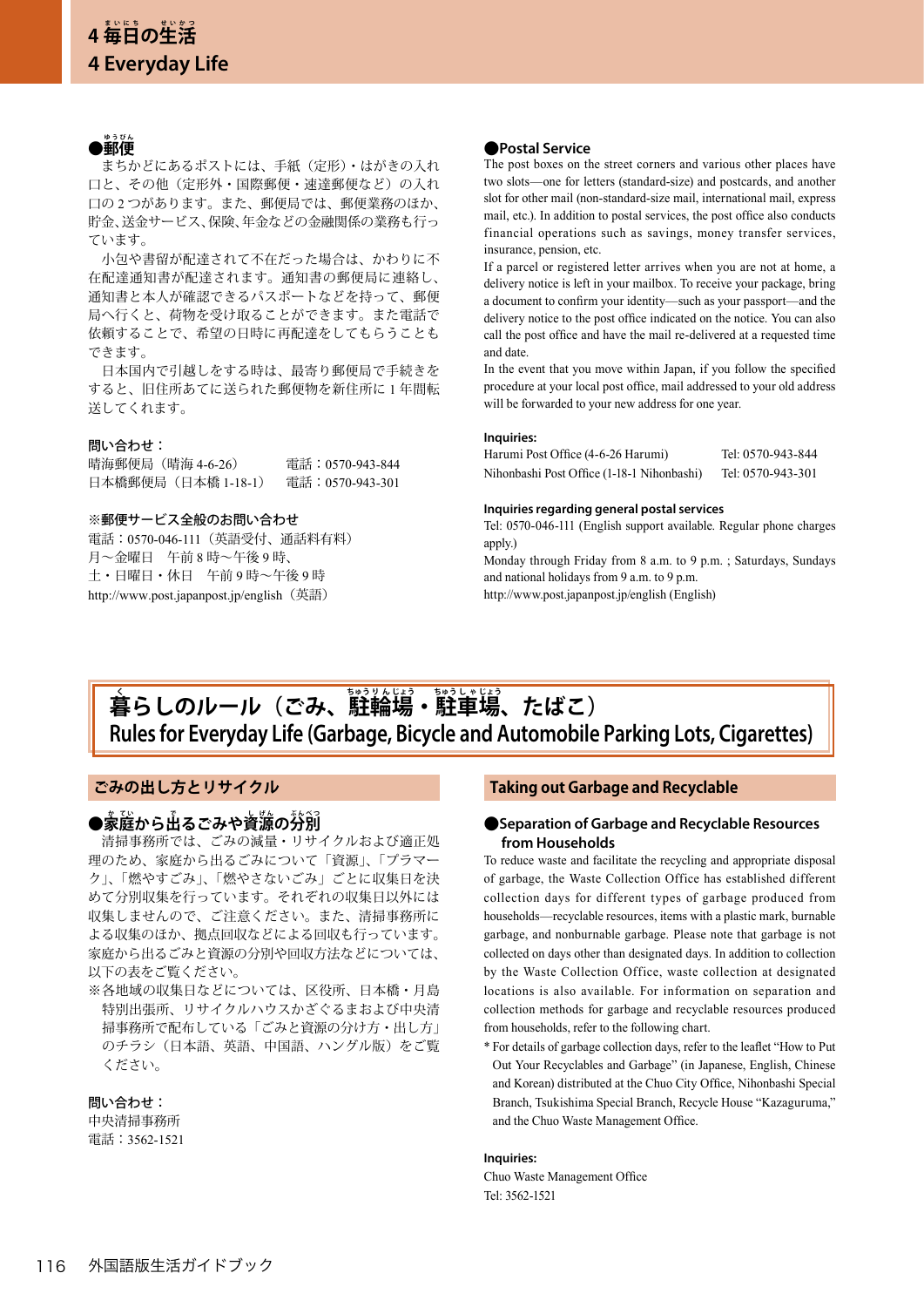# ○集積所で回収しているごみ

| 区分              | 説明                                                                                                                         | 出し方                                                                                                                                                                          | 収集日                                  | 基本的な<br>処理 |
|-----------------|----------------------------------------------------------------------------------------------------------------------------|------------------------------------------------------------------------------------------------------------------------------------------------------------------------------|--------------------------------------|------------|
| 資源              | 新聞、雑誌、雑紙、段ボール                                                                                                              | 新聞、雑誌、段ボールはそれぞれひもで<br>しばって出してください。雑紙は紙袋に入<br>れて散らからないようにして出して下さい。                                                                                                            |                                      | リサイクル      |
|                 | 飲料・食料用・化粧品のガラス<br>びんやアルミ・スチール缶、 スプ<br>レー缶、カセットコンロ用ガス<br>ボンベ                                                                | びんや缶は中を軽くすすいでから、集積<br>所にある回収用コンテナ(びんは黄色のコ<br>ンテナ、缶は青色のコンテナ)に直接入<br>れてください。<br>スプレー缶やカセットコンロ用ガスボンベ<br>は、中身を使い切ってから「透明・半透明<br>の袋」に入れて、缶の回収コンテナ(青<br>色のコンテナ)に入れてください。           | 「資源」の日<br>(毎週1回指定の曜日)                |            |
|                 | 金属製なべ・やかん・フライパン<br>※直径が 30cm 以下のもの(柄<br>の長さは含まない)                                                                          | 缶の回収コンテナ (青色のコンテナ) に入<br>れてください。                                                                                                                                             |                                      |            |
|                 | ペットボトル                                                                                                                     | キャップとラベルをはずし、中を軽くすす<br>いでから、つぶして「透明・半透明の袋」<br>に入れて出してください。<br>※キャップとラベルは、プラスチック<br>製容器包装(プラマーク)                                                                              |                                      |            |
| 容器包装<br>(プラマーク) | 食料品や日用品の包装などに使<br>われていて、中身の商品を出し<br>プラスチック製 たり、使ったりして不要になるプ<br>ラスチック製の入れ物や袋、 ペッ<br>トボトルのキャップやラベル<br><b> フラ</b> このマークが目印です。 | 軽くすすぐか、紙などで汚れを落としてか<br>ら、「透明・半透明の袋」 に入れて出して<br>ください。                                                                                                                         | 「プラマーク」の日<br>(毎週1回指定の曜日)             |            |
| 燃やさないごみ         | ガラス、金属類、汚れの落ちな<br> いびん・缶、電球や割れた蛍光<br>管、使い捨てカイロなど                                                                           | •「ふたつきの容器」または「透明・半透<br>明の袋」に入れて出してください。<br>・ガラスや針・刃物などの鋭利なものは、<br>収集員がけがをしないよう紙などに包   「燃やさないごみ」 の日<br>んで袋に「危険」と書いてください。<br>・割れた蛍光管は購入時のケースに入れ<br>て他の燃やさないゴミとは分けて出して<br>ください。 | (毎週1回指定の曜日)                          |            |
| 燃やすごみ           | 生ごみ、紙くず、木くず、紙オムツ、<br>生理用品、繊維類、たばこの吸<br>殻、プラスチック製品(プラマー<br>クを除く)、ゴム・皮革製品など                                                  | ・「ふたつきの容器」 または 「透明・半透<br>明の袋」に入れて出してください。<br>・生ごみは必ず水を切ってから出してくだ<br>さい。                                                                                                      | 「燃やすごみ」の日<br>(毎週2回指定の曜日)<br>※一部地域を除く | 廃棄         |

# 集団回収

 町会、自治会、PTA または 10 世帯以上の区民の方でグループを作り、日時や回収場所を決め、新聞や雑誌などの資源を持 ち寄って、回収業者に引き渡します。回収品目や回収方法などについては、各実施団体にご確認ください。(無料)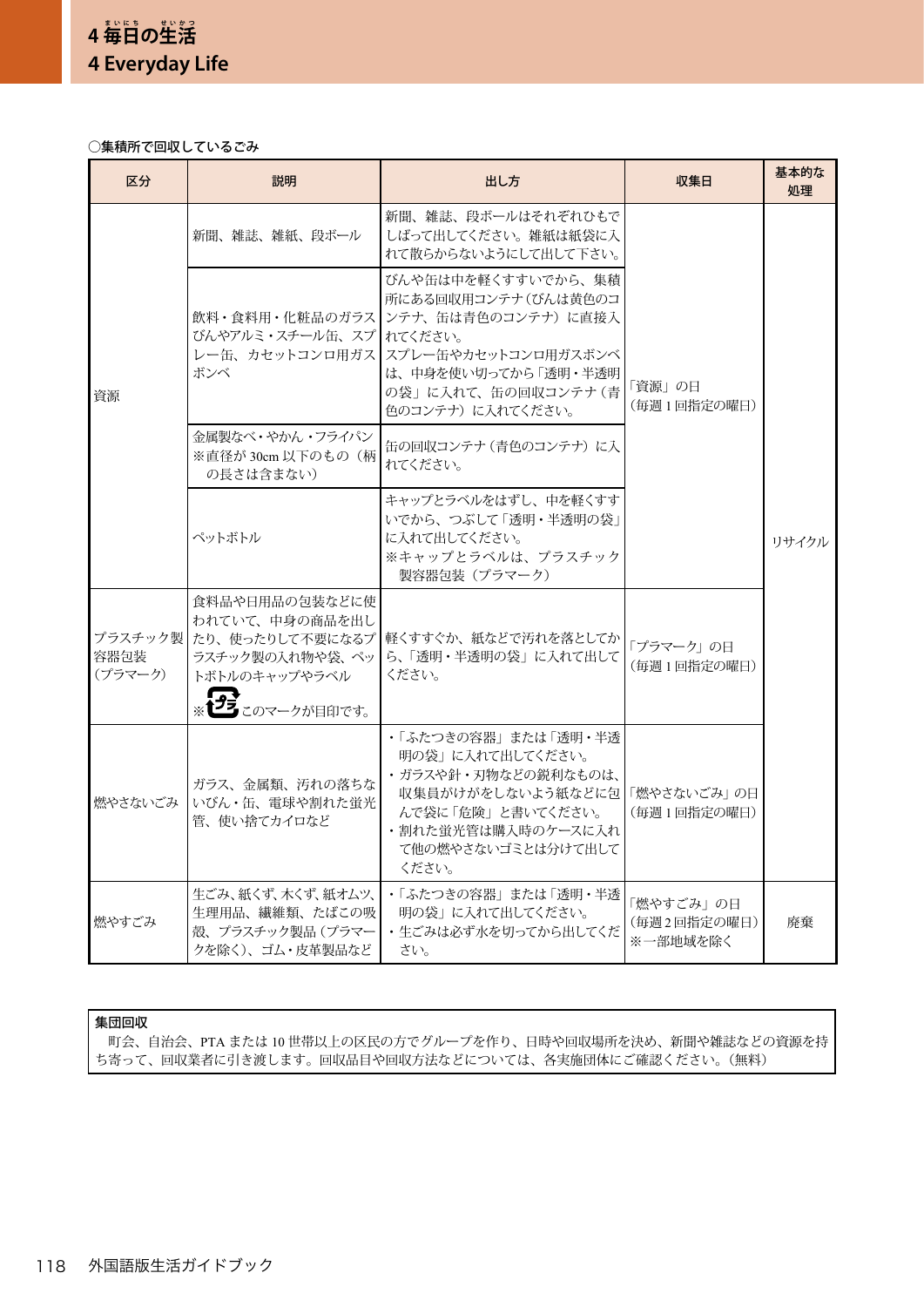# ○**Garbage that is collected at collection points**

| <b>Type</b>                                                              | <b>Explanation</b>                                                                                                                                                                                                                                   | <b>Disposal method</b>                                                                                                                                                                                                                                                                                                                                                                                                                           | <b>Collection day</b>                                                                      | <b>Basic</b><br>Processing |  |
|--------------------------------------------------------------------------|------------------------------------------------------------------------------------------------------------------------------------------------------------------------------------------------------------------------------------------------------|--------------------------------------------------------------------------------------------------------------------------------------------------------------------------------------------------------------------------------------------------------------------------------------------------------------------------------------------------------------------------------------------------------------------------------------------------|--------------------------------------------------------------------------------------------|----------------------------|--|
| Recyclable<br>resources                                                  | Newspapers, magazines, cardboard                                                                                                                                                                                                                     | Tie up newspapers, magazines, and cardboard<br>with string before putting them out. Put<br>miscellaneous recyclable paper into paper bags<br>so that it does not scatter.                                                                                                                                                                                                                                                                        |                                                                                            | Recycled                   |  |
|                                                                          | Glass bottles used for beverages/<br>foods and cosmetics, and aluminum/<br>steel cans, spray cans, gas cylinders<br>for portable gas stoves                                                                                                          | Rinse glass bottles and cans, and place them<br>directly in the recycling containers at the<br>collection point (yellow container is for glass<br>bottles, blue container is for cans).<br>Spray cans and gas cylinders for portable gas<br>stoves must be used out completely before placing<br>them in a transparent or semi-transparent bag.<br>Place the bag in a can recycling (blue) container.                                            | Day for "recyclable<br>resources"<br>(specified day, once a<br>week)                       |                            |  |
|                                                                          | Metal pots, kettles, and frying pans<br>* Those with a diameter up to 30 cm<br>(not including the handle)                                                                                                                                            | Place them in the recycling container for cans<br>(blue container).                                                                                                                                                                                                                                                                                                                                                                              |                                                                                            |                            |  |
|                                                                          | Plastic PET bottles                                                                                                                                                                                                                                  | Remove caps and labels from the bottles, quickly<br>rinse them out, crush them, and place them in a<br>transparent or semi-transparent bag for disposal.<br>* The cap and label are disposed of as plastic<br>containers and packaging (items with a plastic<br>mark)                                                                                                                                                                            |                                                                                            |                            |  |
| Plastic<br>containers<br>and packaging<br>(items with a<br>plastic mark) | Plastic containers and bags that are<br>used for packaging food or daily<br>commodities, and that are no longer<br>necessary as the product that was<br>inside has been taken out and used;<br>caps and labels of PET bottles<br>Look for this mark. | After rinsing quickly or wiping clean, place in a<br>transparent or semi-transparent bag for disposal.                                                                                                                                                                                                                                                                                                                                           | Day for "items with a<br>plastic mark"<br>(specified day, once a<br>week)                  |                            |  |
| Nonburnable<br>garbage                                                   | Glass, metals, uncleanable bottles and<br>cans, lightbulbs and broken fluorescent<br>light bulbs, disposable pocket warmers,<br>etc.                                                                                                                 | - Place in a lidded container or a transparent or<br>semi-transparent bag for disposal.<br>- When disposing of sharp objects such as glass,<br>needles, or knives, wrap them in paper and label<br>them as "KIKEN" (meaning "dangerous") to<br>ensure that they do not injure collection workers.<br>- Put broken fluorescent lightbulbs back in the<br>packaging they came in and dispose of them<br>separately from other nonburnable garbage. | Day for "nonburnable<br>garbage"<br>(specified day, once a<br>week)                        |                            |  |
| Burnable<br>garbage                                                      | Kitchen scraps, scraps of paper or<br>wood, disposable diapers, sanitary<br>products, used cloth, cigarette butts,<br>plastic items (excluding those with<br>a plastic mark), rubber and leather<br>products, etc.                                   | - Place in a lidded container or a transparent or<br>semi-transparent bag for disposal.<br>- Remove as much water as possible from kitchen<br>scraps before discarding them.                                                                                                                                                                                                                                                                     | Day for "burnable<br>garbage"<br>(specified days, twice a<br>week)<br>*Excludes some areas | Disposed                   |  |

# **Collection by groups**

Town councils, neighborhood community associations, the PTA, or other resdidential groups consisting of ten or more households can decide on a date, time and collection location and bring recyclable resources such as newspapers and magazines, to that location to have a collection agency collect them. For details on collected items and the collection methods, check with each of the implementing groups. (Free of charge)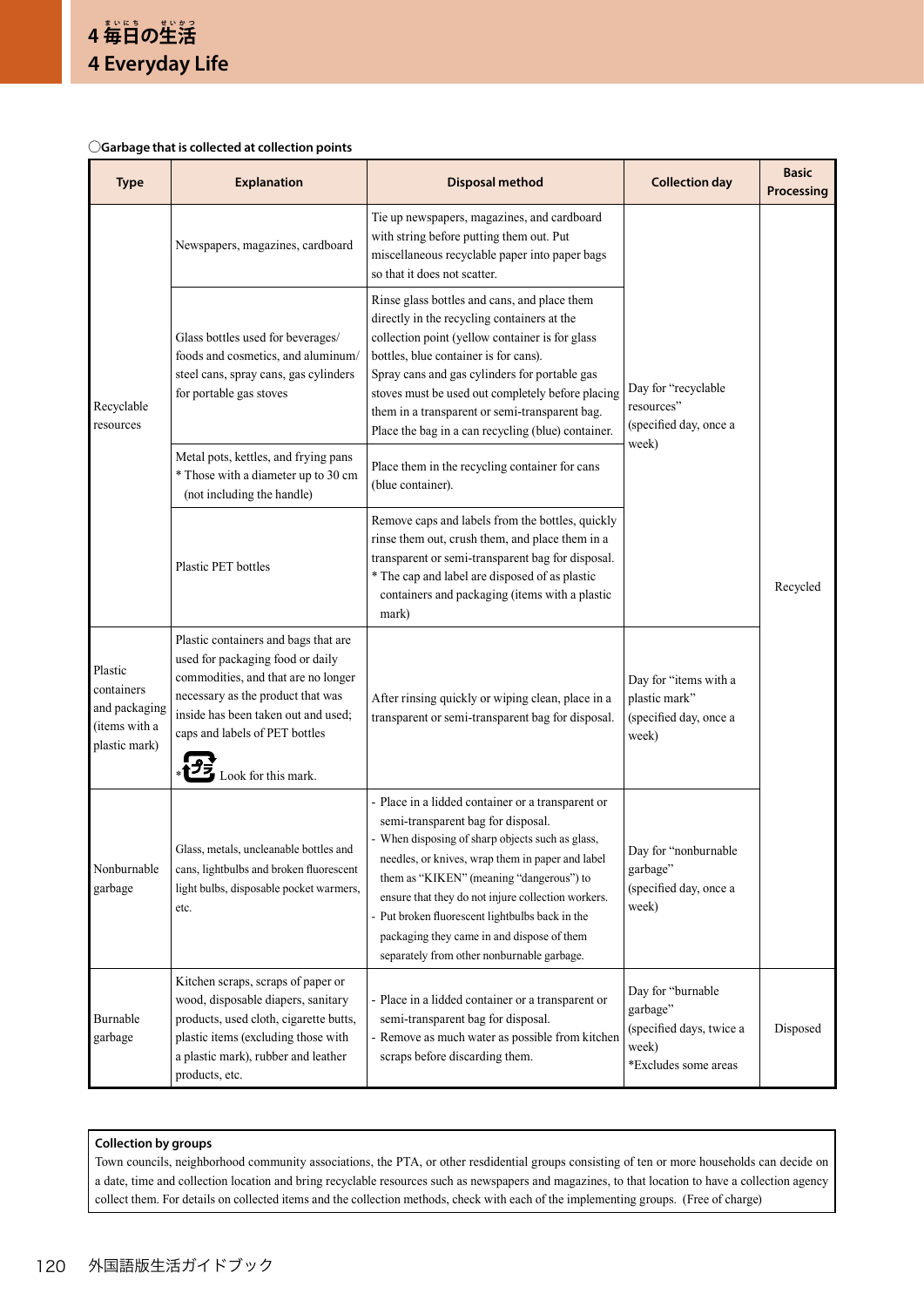# ○拠点で回収しているごみ

| 区分                     | 説明                                                          | 出し方                                                                                                     | 収集場所および収集日                                                                                            | 基本的な<br>処理 |
|------------------------|-------------------------------------------------------------|---------------------------------------------------------------------------------------------------------|-------------------------------------------------------------------------------------------------------|------------|
| 飲料用紙パック                | 500ml 以上の紙パック                                               | 軽くすすいで、広げ、乾かしてから出し<br>てください。                                                                            |                                                                                                       |            |
| 食品用発泡<br>スチロールトレイ      | て使用されているもの                                                  | 肉・魚・野菜などの容器とし  軽くすすいで、乾かしてから出してくだ  ・ 区立施設の回収箱<br>さい。                                                    | • 全小学校および銀座・                                                                                          | リサイクル      |
| 雷池類                    | 筒型のマンガン・アルカリ乾<br>電池、リチウム・ニッケルー<br>次雷池、充雷式雷池                 |                                                                                                         | 日本橋中学校 (※土曜日)                                                                                         |            |
| 廃食用油                   | 食用で固めていない油                                                  |                                                                                                         | ・ 全小学校および銀座・                                                                                          |            |
| 蛍光管                    | 丸型・直管・雷球型蛍光灯                                                | 交換した際のケースに入れるか紙などに<br>包んで出してください。                                                                       | 日本橋中学校 (※土曜日)                                                                                         |            |
| 布類                     | 衣類、下着、シーツなど                                                 | 洗ってから (衣類はボタンをつけたまま)<br>「透明・半透明の袋」に入れて出してくだ<br>さい。                                                      | ・ 全小学校および銀座・<br>日本橋中学校 (※土曜日)<br>• リサイクルハウスかざぐるま (開館日)<br>・ ほっとプラザはるみ(※十曜日)                           | リユース       |
| 小型家雷                   | 回収箱の投入口 (15cm ×<br>26cm) に入る大きさの小型家 <br>電                   | 携帯電話など情報機器のデータは必ず消<br> 去してから出してください。<br>一度回収した品物は、いかなる場合でも<br>お返しできませんのでご注意ください。<br>電池類は取り除いてから出してください。 | ・ 全小学校および銀座・<br>日本橋中学校 (※土曜日)<br>・ リサイクルハウスかざぐるま (開館日)<br>• 中央区役所本庁舎<br>・ 中央清掃事務所<br>日本橋特別出張所・月島特別出張所 |            |
| 体温計・血圧計・温度 水銀式のもの<br>計 |                                                             | ケースに入れるか、新聞紙などで包んで<br>から出してください。                                                                        | ・ 全小学校および銀座・<br>日本橋中学校 (※土曜日)                                                                         | リサイクル      |
| インク<br>カートリッジ          | インクジェット用<br>カートリッジ<br>【回収対象メーカー】<br>ブラザー、キャノン、エプソ<br>ン、日本HP |                                                                                                         | • 中央区役所本庁舎<br>・ 日本橋特別出張所<br>• 月島特別出張所<br>・ リサイクルハウスかざぐるま (開館日)<br>・ 郵便局(京橋・日本橋郵便局など)                  |            |

※全小学校および銀座・日本橋中学校と「ほっとプラザはるみ」の回収には時間の指定があります。

# ○**Waste collection at designated locations**

| <b>Type</b>                                                                       | <b>Description</b>                                                                                                                       | Actions to be taken before bringing to<br>the collection site                                                                                                                                                                         | <b>Collection sites and dates</b>                                                                                                                                                                                                                                                                           | <b>Typical</b><br>treatment after<br>collection |
|-----------------------------------------------------------------------------------|------------------------------------------------------------------------------------------------------------------------------------------|---------------------------------------------------------------------------------------------------------------------------------------------------------------------------------------------------------------------------------------|-------------------------------------------------------------------------------------------------------------------------------------------------------------------------------------------------------------------------------------------------------------------------------------------------------------|-------------------------------------------------|
| Drink boxes                                                                       | Paper milk cartons 500 ml or larger                                                                                                      | Rinse with water, unfold, and air dry                                                                                                                                                                                                 |                                                                                                                                                                                                                                                                                                             |                                                 |
| Styrofoam food trays                                                              | Containers for meat, fish, vegetables and<br>other food products                                                                         | Rinse with water and air dry                                                                                                                                                                                                          | Collection bins installed at city facilities<br>All elementary schools in the city; and Ginza<br>Junior High School and Nihonbashi Junior High<br>School (Saturdays*)                                                                                                                                       |                                                 |
| <b>Batteries</b>                                                                  | Cylindrical zinc-carbon batteries,<br>alkaline batteries, lithium batteries, nickel<br>oxyhydroxide batteries, rechargeable<br>batteries |                                                                                                                                                                                                                                       |                                                                                                                                                                                                                                                                                                             | Recycling                                       |
| Used cooking oil                                                                  | Used, unsolidified cooking oil                                                                                                           | $\overline{\phantom{0}}$                                                                                                                                                                                                              | All elementary schools in the city; and Ginza                                                                                                                                                                                                                                                               |                                                 |
| Fluorescent lamps                                                                 | Circular types, straight tube types and bulb<br>types                                                                                    | Place it in the container of the replacement or wrap<br>it with paper                                                                                                                                                                 | Junior High School and Nihonbashi Junior High<br>School (Saturdays*)                                                                                                                                                                                                                                        |                                                 |
| Used clothing and<br>linen                                                        | Clothes, underwear, bed sheets, etc.                                                                                                     | Wash (keep buttons on clothing) then place them in<br>a transparent or semitransparent bag for disposal.                                                                                                                              | All elementary schools in the city; and Ginza<br>Junior High School and Nihonbashi Junior High<br>School (Saturdays*)<br>Recycle House "Kazaguruma" (Days when the<br>facility is open)<br>Hot Plaza Harumi (Saturdays*)                                                                                    | Reuse                                           |
| Small home<br>appliances                                                          | Home appliances that fit in the collection<br>box $(15 \times 26$ cm)                                                                    | Delete all personal data from information<br>appliances such as mobile phones.<br>Please note that items collected will not be<br>returned under any circumstances.<br>Remove all batteries from devices before disposing<br>of them. | All elementary schools in the city; and Ginza<br>Junior High School and Nihonbashi Junior High<br>School (Saturdays*)<br>Recycle House "Kazaguruma" (Days when the<br>facility is open)<br>Chuo City Head Office<br>Chuo Waste Management Office<br>Nihonbashi Special Branch, Tsukishima Special<br>Branch |                                                 |
| Thermometers<br>(including clinical<br>thermometers) and<br>blood-pressure gauges | Mercury type                                                                                                                             | Put the device in the case it came with, or wrap it<br>up securely in newspaper or another material.                                                                                                                                  | All elementary schools in the city; and Ginza<br>Junior High School and Nihonbashi Junior High<br>School (Saturdays*)                                                                                                                                                                                       | Recycling                                       |
| Ink cartridges                                                                    | Ink-jet printer cartridges<br>Products by These Manufacturers Can Be<br>Collected<br>Brother, Canon, Epson, Japan HP                     |                                                                                                                                                                                                                                       | Chuo City Head Office<br>Nihonbashi Special Branch<br>Tsukishima Special Branch<br>Recycle House "Kazaguruma" (Days when the<br>facility is open)<br>Post offices (Kyobashi Post Office, Nihonbashi<br>Post Office, and others)                                                                             |                                                 |

\* There are designated times for collection at elementary schools, Ginza Junior High School, Nihonbashi Junior High School, and Hot Plaza Harumi.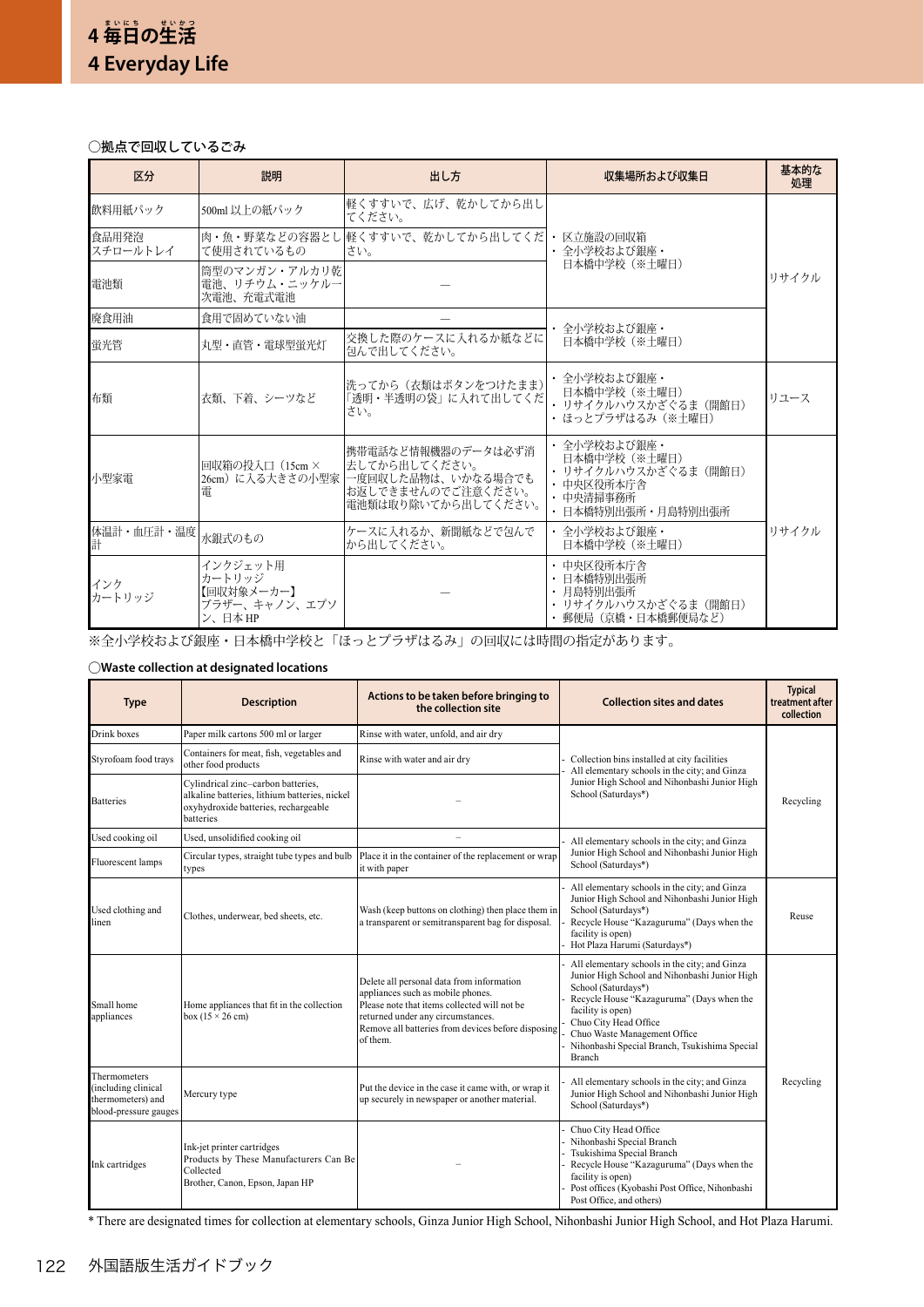# ○申込みが必要なごみ

| 区分                                                      | 申込先                                                                                                                                                                                                                                                               | 料金等                                                                                                                                                                          | 基本的な<br>処理 |
|---------------------------------------------------------|-------------------------------------------------------------------------------------------------------------------------------------------------------------------------------------------------------------------------------------------------------------------|------------------------------------------------------------------------------------------------------------------------------------------------------------------------------|------------|
| 粗大ごみ<br>(家具、寝具な<br>どで一辺の長<br>さがおおむね<br>30cm を超える<br>もの) | 粗大ごみの収集は、事前に申し込みが必要とな<br>ります。<br>問い合わせ:<br>粗大ごみ受付センター<br>(電話またはインターネット)<br>電話:5296-7000<br>(月~土曜日の午前8時~午後7時)<br>インターネット http://sodai.tokyokankyo.or.jp/                                                                                                           | 有料(物品により処理手数料が異なります。)<br>(中央区の有料粗大ごみ処理券取扱所の標識<br>のあるお店やコンビニエンスストアで有料粗<br>大ごみ処理券を購入のうえ、粗大ごみに貼っ<br>て、指定日に家の玄関先などに出します。)<br>※引っ越しなどで粗大ごみを含む大量のごみ<br>が出る場合は早めに清掃事務所にご相談く<br>ださい。 | 廃棄         |
| テレビ、冷蔵庫・<br>冷凍庫、洗濯機·<br>衣類乾燥機、<br>エアコン                  | •購入店か、買い替えをする店に引き渡します。<br>・引っ越しなどで購入店が遠隔地にある時や購<br>入店がわからない場合<br>問い合わせ:<br>家電リサイクル受付センター<br>電話:5296-7200<br>午前8時~午後5時(日曜日·年末年始を除く)                                                                                                                                | 有料                                                                                                                                                                           |            |
| パソコン                                                    | •「デスクトップパソコン」「ノートパソコン」<br>「液晶・ブラウン管ディスプレイ」「ディスプ<br>レイ一体型パソコン」を処分する場合は、各<br>メーカーに回収を申し込みます。<br>・自作や倒産したメーカーのパソコンなど<br>問い合わせ:<br>一般社団法人パソコン 3R 推進協会<br>(電話またはインターネット)<br>電話: 5282-7685<br>午前9時~正午、午後1時~午後5時<br>(土・日・祝日及び年末年始等の休日を除く)<br>インターネット http://www.pc3r.jp/ | · パソコンなどにPCリサイクルマークが<br>ついているもの 無料<br>· パソコンなどにPCリサイクルマークが<br>ついていないもの 有料<br>PC リサイクルマーク                                                                                     | リサイクル      |
| 有害性・危険性・<br>引火性のあるも<br>の、著しく悪臭<br>を発するもの                | ガスボンベ、石油類(ガソリン・灯油・塗料)、<br>印刷用インク、工業薬品、マッチ、バッテリー、<br>タイヤ、ピアノ、金庫などは、メーカーか購入<br>店にご相談ください。                                                                                                                                                                           |                                                                                                                                                                              | 廃棄など       |
| オートバイ                                                   | 廃棄二輪車取扱店または指定引取場所に引き渡<br>します。<br>問い合わせ:<br>二輪車リサイクルコールセンター<br>電話:050-3000-0727<br>午前9時30分~午後5時<br>(土、日、祝日、年末年始等を除く)                                                                                                                                               | 無料<br>※ただし、収集運搬費用は有料                                                                                                                                                         | リサイクル      |
| 自動車                                                     | 自動車リサイクル法により登録を受けた引取業<br>者に引き渡します。<br>問い合わせ:<br>自動車リサイクルシステムコンタクトセンター<br>電話:050-3786-7755<br>午前9時~午後6時<br>(土・日・祝日・年末年始等を除く)                                                                                                                                       | 有料                                                                                                                                                                           |            |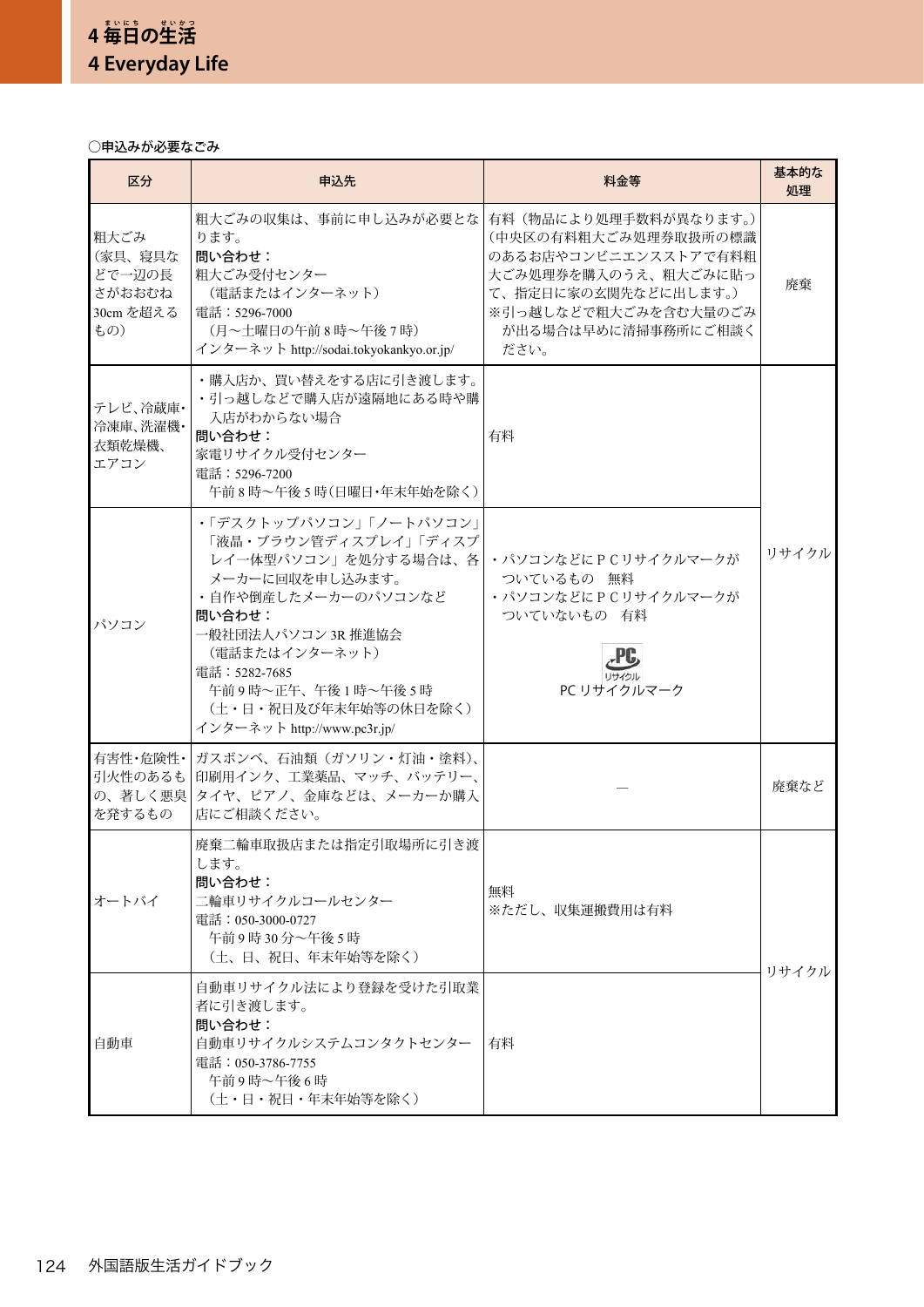# ○**Garbage requiring application for disposal**

| <b>Type</b>                                                                                         | Where to apply                                                                                                                                                                                                                                                                                                                                                                                                                                                                                                                              | Fees, etc.                                                                                                                                                                                                                                                                                                                                                                                                                                                                                                                     | <b>Basic</b><br>processing |
|-----------------------------------------------------------------------------------------------------|---------------------------------------------------------------------------------------------------------------------------------------------------------------------------------------------------------------------------------------------------------------------------------------------------------------------------------------------------------------------------------------------------------------------------------------------------------------------------------------------------------------------------------------------|--------------------------------------------------------------------------------------------------------------------------------------------------------------------------------------------------------------------------------------------------------------------------------------------------------------------------------------------------------------------------------------------------------------------------------------------------------------------------------------------------------------------------------|----------------------------|
| Large-sized<br>waste (Furniture,<br>bedding and other<br>items with one<br>side exceeding 30<br>cm) | You must request large-sized waste collection in<br>advance.<br>Inquiries:<br>Large-sized Waste Acceptance Center<br>(telephone or Internet)<br>Tel: 5296-7000<br>(Monday to Saturday, 8 a.m. to 7 p.m.)<br>URL: http://sodai.tokyokankyo.or.jp/                                                                                                                                                                                                                                                                                            | Service fee apply (Processing fee differs depending on<br>the item.)<br>Purchase large-sized waste disposal ticket (s) from<br>any convenience store or a store displaying the large-<br>sized waste disposal ticket mark in Chuo City, affix<br>the ticket (s) to your garbage, and leave your garbage<br>outside of the entrance to your house on the specified<br>day.<br>* If you move and plan to discard large quantities of<br>garbage, including large-sized waste, contact the<br>Waste Collection Office in advance. | Disposed of                |
| TVs, refrigerators/<br>freezers, washing<br>machines/dryers,<br>air conditioners                    | - Return such items to the retailer where you purchased<br>the item or to the retailer from which you will buy the<br>replacement item.<br>- If you have moved or are unsure of where you<br>purchased the item:<br>Inquiries:<br>Home Appliance Recycling Center<br>Tel: 5296-7200<br>8 a.m. to 5 p.m. (excluding Sundays and the year-end/<br>New Year Holidays)                                                                                                                                                                          | Service fee applies                                                                                                                                                                                                                                                                                                                                                                                                                                                                                                            |                            |
| Computers                                                                                           | - To dispose of desktop computers, laptop computers,<br>LCD and CRT monitors, and computers with<br>integrated monitors, contact the manufacturer.<br>- For self-built computers or computers made by<br>manufacturers that are no longer in business<br>Inquiries:<br>PC3R Promotion Association (telephone or Internet)<br>Tel: 5282-7685<br>9 a.m. to 12 p.m. and 1 p.m. to 5 p.m.<br>(excluding Saturdays, Sundays, national holidays, the<br>year-end/New Year Holidays, and other occasional<br>closures)<br>URL: http://www.pc3r.jp/ | - Computers, etc. that have a PC Recycling Mark are<br>free of charge to dispose of<br>- Service fees apply to those without a PC recycling<br>mark.<br>PC Recycling Mark                                                                                                                                                                                                                                                                                                                                                      | Recycled                   |
| Toxic, hazardous,<br>or flammable<br>items, or items<br>that emit a foul<br>odor                    | To dispose of gas cylinders, petroleum (gasoline,<br>heating oil, paint), printer ink, heavy chemicals,<br>matches, batteries, tires, pianos, and safes, contact<br>the manufacturer or the retail store from where you<br>purchased the item.                                                                                                                                                                                                                                                                                              |                                                                                                                                                                                                                                                                                                                                                                                                                                                                                                                                | Disposed of,<br>etc.       |
| Motorbikes                                                                                          | Please dispose of by using a dealer that handles<br>disposal of motorcycles or a designated collection<br>center that can take your motorbike.<br>Inquiries:<br>Japan Automobile Recycling Promotion Center<br>Tel: 050-3000-0727<br>9:30 a.m. to 5 p.m.<br>(excluding Saturdays, Sundays, national holidays, the<br>yearend/New Year Holidays, and other occasional<br>closures)                                                                                                                                                           | Free of charge<br>* Fee applies for collection and transportation cost.                                                                                                                                                                                                                                                                                                                                                                                                                                                        | Recycled                   |
| Automobiles                                                                                         | Hand over your automobile to a collection dealer<br>registered under the Act on Recycling, etc. of End-of-<br>Lifes.<br>Inquiries:<br>ELV Recycling System Contact Center<br>Tel: 050-3786-7755<br>9 a.m. to 6 p.m.<br>(excluding Saturdays, Sundays, national holidays, the<br>yearend/New Year Holidays, and other occasional<br>closures)                                                                                                                                                                                                | Fee applies                                                                                                                                                                                                                                                                                                                                                                                                                                                                                                                    |                            |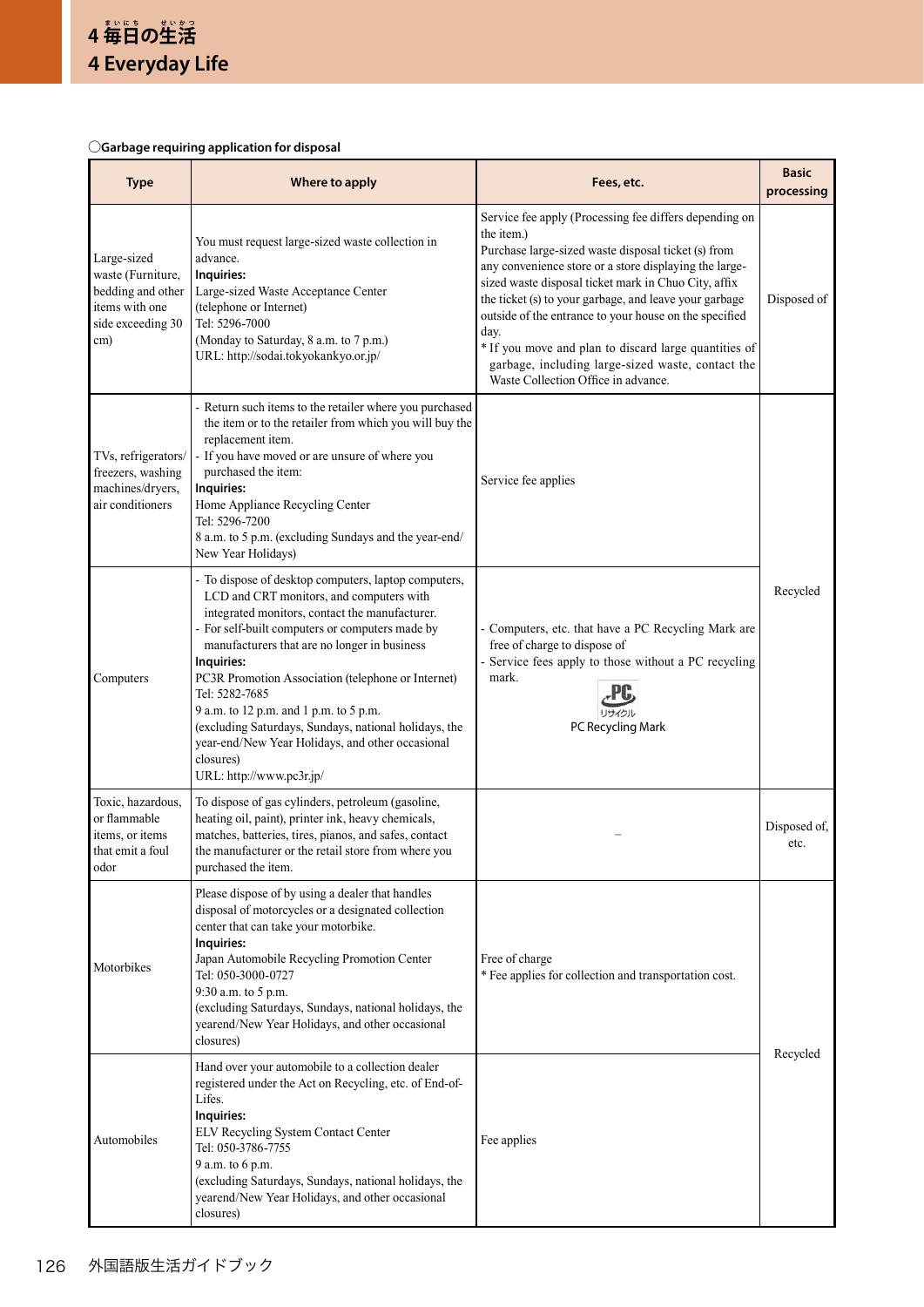# ●事業所のごみの出し方

 企業やお店などの事業所から出るごみや資源を「事業系 ごみ」といいます。事業者が責任をもって、許可を受けた 処理業者に委託するなど適正に処理してください。

 なお、1日の排出量が 50kg 未満の小規模事業者の方は、 有料で清掃事務所による収集を利用できます。中央区の有 料ごみ処理券取扱所のステッカーのあるお店やコンビニエ ンスストアで「事業系有料ごみ処理券」を購入し、ごみや 資源を入れた容器または袋などに貼って出してください。 (集積所にある回収用コンテナは使用できません。)

 また、事業者から排出される粗大ごみは、区では収集で きません。許可を受けた処理業者へ依頼してください。

## 問い合わせ:

中央清掃事務所 電話:3562-1521

# **●リサイクルハウスかざぐるま**

 ごみの減量や資源の再利用を促進するため、区民・在勤者・ 在学者が日常的にリサイクル活動に取り組める場所として、 「リサイクルハウスかざぐるま」を運営しています。

- **・ 不用品販売コーナー** ご家庭で不用になった衣類や雑貨などをお預かりし、展 示・販売しています。
- **・ 不用品交換情報の掲示** ご家庭で不用になった雑貨や家具などの大型品等を必要 としている方に役立ててもらうため、不用品交換情報を 掲示しています。情報は区のホームページにも掲載して います。

## <リサイクルハウスかざぐるま明石町>

所在地:明石町 14-1 電話:3546-2991

## <リサイクルハウスかざぐるま箱崎町>

所在地:日本橋箱崎町 36-15 電話:3668-5037 ※開館時間:午前 9 時~午後 5 時 休館日:毎週月曜日・祝日・年末年始(12月 28 日~1月 4 日)、 月末の館内整理日

# **●Discarding Workplace Garbage**

Recyclable materials and garbage produced by workplaces such as companies and stores is referred to as "commercial garbage."

The business owner must be responsible for appropriate disposal of such garbage, such as by commissioning disposal to a certified waste processing company.

Small-scale businesses that produce less than 50 kilograms of garbage per day may use the Refuse Collection Office's collection services for a fee. Purchase commercial garbage disposal tickets from any convenience store or stores that display a sticker indicating they handle tickets, and affix them to the bag or container in which the garbage or recyclable is placed. Containers at collection points may not be used for this.

The city does not collect large-sized waste from businesses. Please contact a certified waste processing company.

### **Inquiries:**

Chuo Waste Management Office Tel: 3562-1521

# **●Recycle House "Kazaguruma"**

To promote waste reduction and recycling, the city operates "Recycle House Kazaguruma" as a place where residents, workers and students in the city can engage in recycling on a daily basis.

- **・ Yard sale section**  Disused clothes and items collected from households are displayed
- and sold here. **・ Bulletin board for posting information about disused goods**  Information on disused goods is posted here to help those who need or wish to reuse large disused goods such as furniture. The information is also posted on the Chuo City website.

## <**Kazaguruma Akashicho**>

Address: 14-1 Akashicho Tel: 3546-2991

#### <**Kazaguruma Hakozakicho**>

Address: 36-15 Nihonbashi-Hakozakicho Tel: 3668-5037 Hours: 9 a.m. to 5 p.m.

Closed: Mondays, national holidays, year-end/New Year Holidays (December 28 to January 4), and on building maintenance days at the end of the month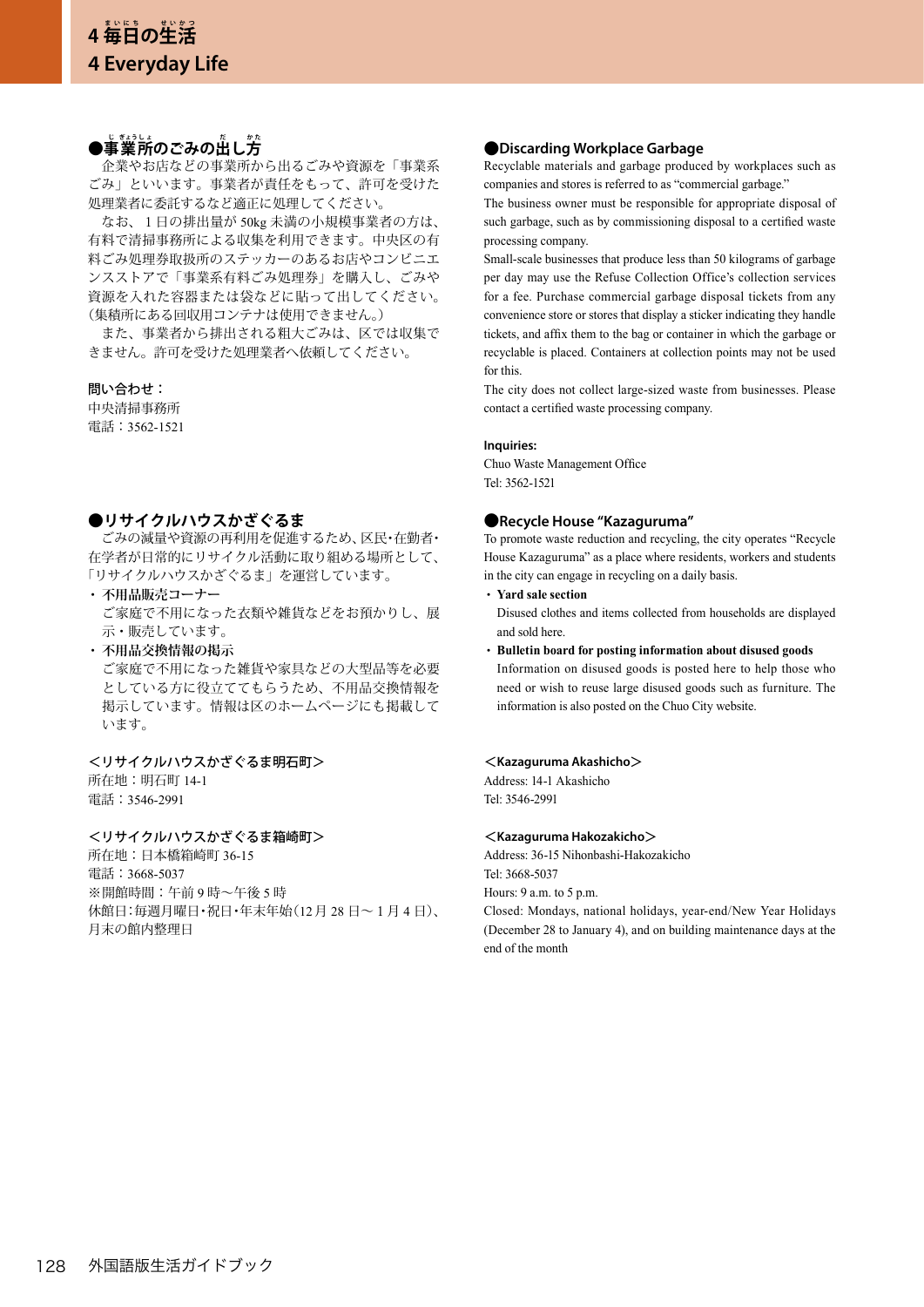# **駐輪場・駐車場**

# ●自転車の駐輪について

 自転車の利用については、道路上や駅前に放置しておく と美観を損ねるだけでなく、歩行者等の通行の妨げになり 危険です。自転車は放置せずに自転車駐輪場を利用してく ださい。

 自転車を放置しておいた場合は、警告をしたうえで保管 所に撤去します。自転車を返還する際は、手数料として 3,000 円徴収します。

## <保管場所>

勝どき撤去自転車保管所(中央区勝どき 6-3 先) 午後 1 時から午後 8 時まで(木曜・祝日・年末年始を除く) 電話:080-5972-4167

# **●駐輪場の利用について**

 区内には区立の駐輪場が 21 カ所あります。駐輪場はいず れも有料の定期制で利用申請が必要です。利用にあたって は資格条件があります。また、登録は、利用する駐輪場によっ て、受付場所が異なりますので、詳しくは下記にお問い合 わせください。

 また、内 14 カ所の駐輪場(下線が引いてある駐輪場)で 一時利用を行っています。利用料金は、最初の 2 時間は無料、 以後 8 時間毎に 100 円です。

#### ①京橋地区の駐輪場

(入船橋・築地市場駅地下・備前橋第 1~3・八丁堀第 1・2) 問い合わせ: 築地市場駅地下駐輪場管理事務所(中央区築地 5-1-1 先)

受付時間:午前 7 時~午後 10 時 電話:3541-3586

#### ②日本橋地区の駐輪場

(浜町公園地下・人形町一丁目・人形町通り・人形町三丁目・ 蛎殻町・箱崎町・茅場町・清杉通り・日本橋二丁目地下)

問い合わせ:

浜町公園地下駐輪場管理事務所(中央区日本橋浜町 2-59-4) 受付時間:午前 7 時~午後 10 時 電話:3662-9913

③人形町二丁目地下駐輪場(機械式) ※機械式のため、自転車の車検が必要です。

## 問い合わせ:

人形町二丁目地下駐輪場 ( 中央区日本橋人形町 2-12-1) 受付時間:午前 7 時~午後 10 時(祝日は除く) 電話:5695-3160

#### ④月島地区の駐輪場

(月島駅地下駐輪場・月島駅前第一駐輪場) 問い合わせ:

月島駅地下駐輪場管理事務所(中央区月島 2-10-3 先) 受付時間:午前 7 時~午後 10 時 電話:3533-2935

## ⑤勝どき駅地下駐輪場

問い合わせ:

勝どき駅地下駐輪場管理事務所(中央区勝どき 1-9-4 先)

# **Bicycle and Automobile Parking Lots**

## **●Bicycle Parking Lots**

Bicycles parked on the streets or in front of train stations obstruct the beauty of the town. This is also dangerous for pedestrians since the bikes block their path. Please use the designated bicycle parking lots and do not leave your bicycle on the streets.

A warning will be given to owners of bicycles left on the streets before the bikes are removed and taken to the storage area. You must pay a ¥3,000 fee to get your bicycle back.

#### <**Storage location**>

Kachidoki Storage Area for Removed Bicycles (near 6-3 Kachidoki, Chuo City)

1 to 8 p.m. (excluding Thursdays, national holidays and the year-end/New Year Holidays)

Tel: 080-5972-4167

## **●Using Bicycle Parking Lots**

The city has 21 bicycle parking lots for fixed-term use, and each lot requires an application and usage fee. There are a few qualifying requirements in using the parking lots. Additionally, applications are accepted at different locations depending on the parking lot you wish to use. Please inquire at the following locations for details.

In addition, the bicycle parking lots in the 14 locations underlined below accept temporary use. No fee is charged for the first two hours, and every eight hours after that costs ¥100.

① Bicycle parking lots in the Kyobashi area:

(Irifunebashi, Tsukijishijo Station basement, Bizenbashi No. 1–3, Hatchobori No. 1 and 2)

#### **Inquiries:**

Tsukijishijo Station Underground Bicycle Parking Lot Management Office (near 5-1-1 Tsukiji, Chuo City) Hours: 7 a.m. to 10 p.m. Tel: 3541-3586

② Bicycle parking lots in the Nihonbashi area:

(Hamacho Park basement, Ningyocho 1, Ningyocho-dori St., Ningyocho 3, Kakigaracho, Hakozakicho, Kayabacho, Kiyosugi-dori Ave, Nihonbashi 2 underground.)

# **Inquiries:**

Hamacho Park Underground Bicycle Parking Lot Management Office (2-59-4 Nihonbashi-Hamacho, Chuo City) Hours: 7 a.m. to 10 p.m. Tel: 3662-9913

③ Ningyocho 2 Underground Bicycle Parking (unmanned):

**\*** Since this location is unmanned, a bicycle inspection is required upon registration.

#### **Inquiries:**

Ningyocho 2 Underground Bicycle Parking (2-12-1 Nihonbashi-Ningyocho, Chuo City) Hours: 7 a.m. to 10 p.m. (excluding public holidays) Tel: 5695-3160

④ Bicycle parking lots in the Tsukishima area:

(Tsukishima Station Underground Bicycle Parking, Tsukishimaekimae 1st Bicycle Parking)

#### **Inquiries:**

Tsukishima Station Underground Parking Lot Management Office (near 2-10-3 Tsukishima, Chuo City) Hours: 7 a.m. to 10 p.m. Tel: 3533-2935

⑤ Kachidoki Station Underground Bicycle Parking **Inquiries:** 

Kachidoki Station Underground Bicycle Parking Lot Management Office (near 1-9-4 Kachidoki, Chuo City)